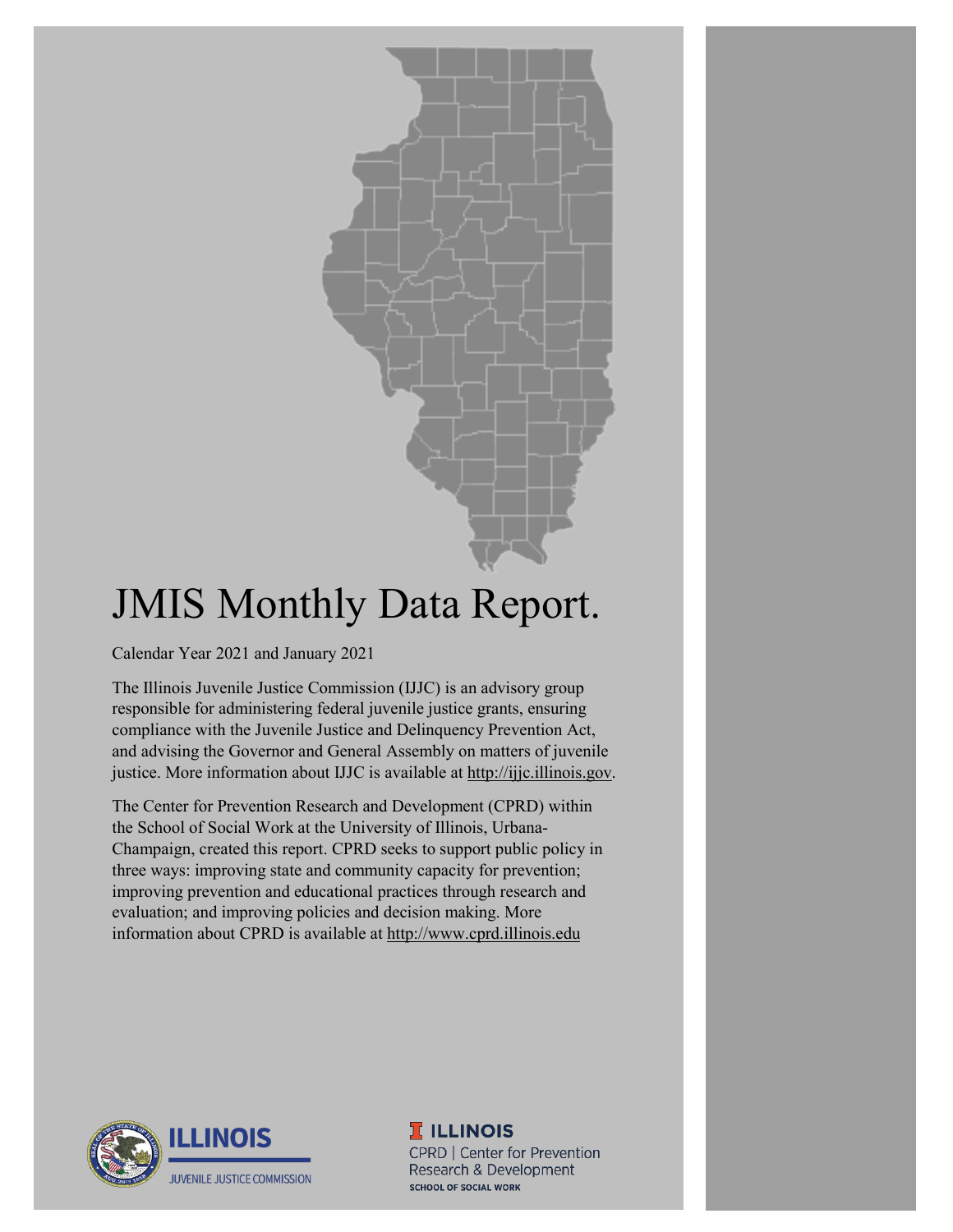#### **Introduction to JMIS Monthly Data Report**

This report provides a summary of juvenile detention admissions for January 2021, comparison data between January 2020 and January 2021, Length of Stay for calendar year 2021, Admissions by Age for calendar year 2021 and summaries on Presenting Offense.

#### **Data Source**

Juvenile detention data derived from the Juvenile Monitoring Information System (JMIS). JMIS is a webbased data platform, which gathers and disseminates data on the detention of youth in all juvenile detention facilities in Illinois. JMIS is a collaborative data system funded by the Illinois Juvenile Justice Commission with support from the Illinois Department of Human Services. JMIS is maintained by the Center for Prevention Research and Development, in the School of Social Work at the University of Illinois, Urbana-Champaign.

The Administrative Office of the Illinois Courts requires counties to report data on every admission of a youth to detention. Each detention center utilizes its own data collection system to process, track and monitor youth in their facility. Each detention center is responsible for getting their data into the JMIS system, either by uploading or hand entry, to populate JMIS with de-identified data for state and local analysis and planning. It is the responsibility of the detention centers to ensure that their data are accurate and complete in JMIS.

*JMIS is a dynamic database constantly updated by the 16 juvenile detention centers in Illinois. Therefore, the data submission frequency of any given detention center may affect the data contained within this report. The data for this report was pulled from the JMIS database on February 18, 2021. When detention centers experience technical difficulties with either uploading or manually entering data into JMIS, a notation has been added to the resulting summaries that have been affected.*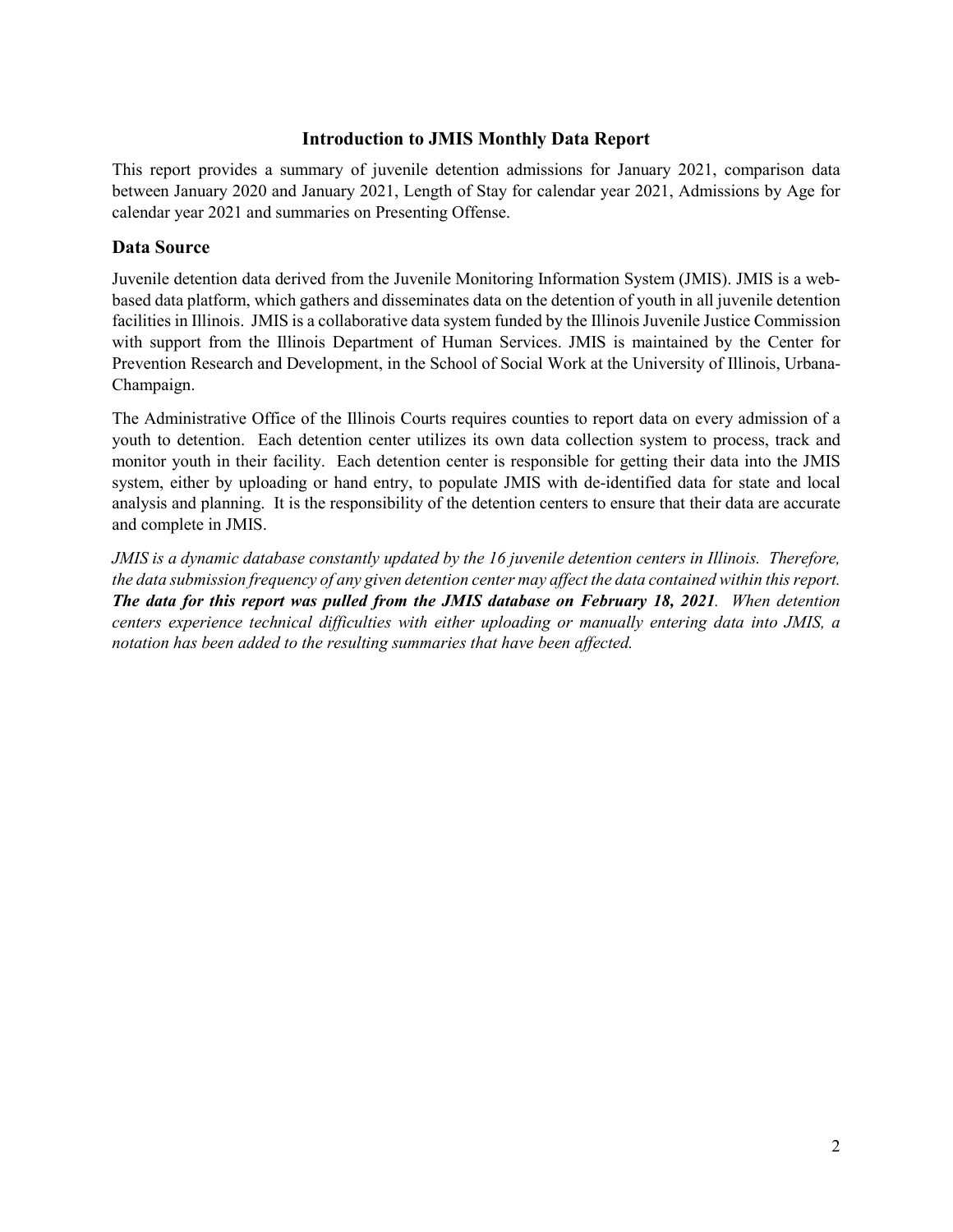#### **State of Illinois Summary**

This section provides a brief analysis of juvenile detention admissions for the state of Illinois. For the reporting period of January 202[1](#page-2-0), there were 361 admissions reported<sup>1</sup>. A further breakdown of the admissions for this month can be found in the following tables and figures.

| <b>TAUR 1 Report MOMM</b> |     |                                |     |                           |     |
|---------------------------|-----|--------------------------------|-----|---------------------------|-----|
| Gender                    |     | Table 2 Report Month Ethnicity |     | Table 3 Report Month Race |     |
| Female                    | 43  | Hispanic                       | 62  | Black/African American    | 220 |
| Male                      | 318 | Non-Hispanic                   | 299 | White                     | 109 |
|                           |     |                                |     | Other                     |     |
|                           |     |                                |     | Multi-Racial              |     |

**Juvenile Detention Admissions in Illinois by January 2021 by Gender, Ethnicity and Race, # and %** Table 1 Report Month



<span id="page-2-0"></span><sup>&</sup>lt;sup>1</sup> Data is incomplete for St. Clair County Juvenile Detention Center. This affects the total number of admissions and average daily population for St. Clair County Juvenile Detention Center and the Authorizing Counties utilizing this facility.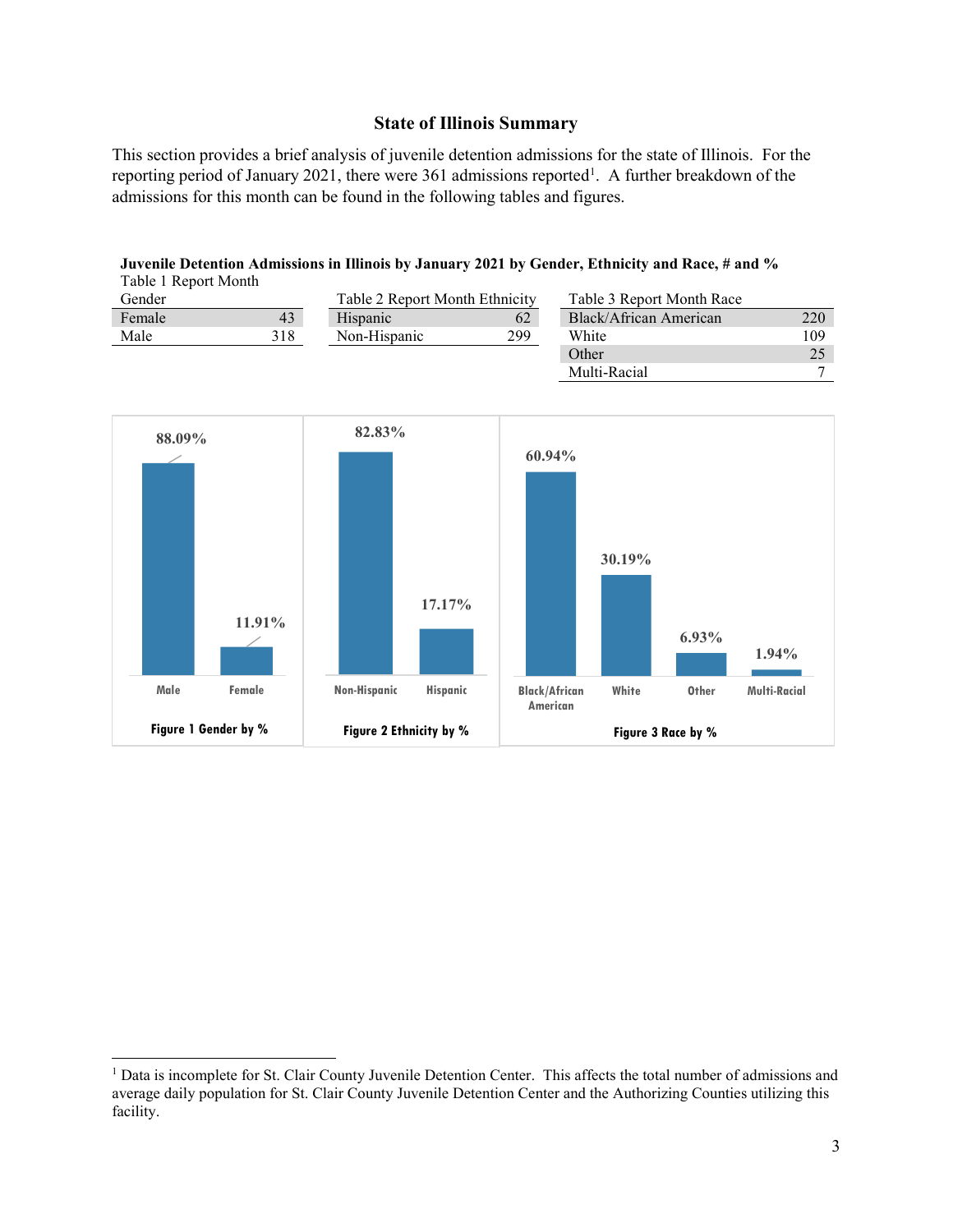# **Illinois Juvenile Detention Center Summary**

#### **Detention Center by Average Daily Population**

This summary provides a summary of Average Daily Population (ADP) and Admissions by juvenile detention center<sup>[2](#page-3-0)</sup>.

#### Table 4

Detention Center Average Daily Population (ADP) and Admissions.

|                                         |                 |                 |                | <b>December</b> | <b>January</b>    | January           |
|-----------------------------------------|-----------------|-----------------|----------------|-----------------|-------------------|-------------------|
|                                         | <b>December</b> | January         | <b>January</b> | 2020            | 2021              | <b>2020</b>       |
| <b>Detention Center</b>                 | <b>2020 ADP</b> | <b>2021 ADP</b> | 2020 ADP       | Admissions      | <b>Admissions</b> | <b>Admissions</b> |
| Adams County Youth Home                 | 10.1            | 8.9             | 12.6           | 4               | 8                 | 14                |
| Champaign County Youth Home             | 14.8            | 9.4             | 15.0           | 15              | 10                | 35                |
| Cook County Juvenile Detention Center   | 168.5           | 163.3           | 195.3          | 125             | 143               | 208               |
| Franklin County Juvenile Detention      | 16.5            | 10.3            | 16.1           | 9               | 21                | 33                |
| Kane County Detention Center            | 31.0            | 31.8            | 38.7           | 32              | 36                | 77                |
| Knox County Mary Davis Detention        | 13.7            | 16.3            | 25.2           | 15              | 17                | 36                |
| Lake County Detention Center            | 13.6            | 10.3            | 21.2           | 11              | 14                | 31                |
| LaSalle County Detention Center         | 5.6             | 3.8             | 9.5            | 5               | 3                 | 7                 |
| <b>Madison County Detention Center</b>  | 22.4            | 25.6            | 17.1           | 10              | 16                | 22                |
| McLean County Juvenile Detention Center | 12.9            | 12.3            | 7.8            | 19              | 9                 | 19                |
| Peoria County Detention Center          | 21.7            | 15.9            | 34.1           | 27              | 21                | 64                |
| Sangamon County Detention Center        | 7.3             | 7.9             | 11.0           | 9               | 9                 | 31                |
| St. Clair County Detention Center       |                 |                 |                |                 |                   |                   |
| Vermilion Juvenile Detention Center     | 13.4            | 15.3            | 16.5           | 10              | 14                | 28                |
| Will County Juvenile Detention Center   | 21.5            | 21.6            | 34.4           | 21              | 19                | 37                |
| Winnebago County Detention Center       | 19.3            | 20.6            | 23.6           | 19              | 21                | 36                |
| <b>State of Illinois Total</b>          |                 |                 |                |                 |                   |                   |

#### **Detention Center Admissions by Age**

This summary provides a breakdown of juvenile detention admissions by age for the calendar year 2021 by juvenile detention center<sup>2</sup>.

Table 5 2021 Detention Center Admissions by Age by Calendar Year 2021 (January 1, 2021 through December 31, 2021)

| 2021 Detention Center Admissions by Age by Carendar Tear 2021 (January 1, 2021 unough Detentioer 91, 2021) |            |     |     |     |     |             |     |     |     |                   |
|------------------------------------------------------------------------------------------------------------|------------|-----|-----|-----|-----|-------------|-----|-----|-----|-------------------|
|                                                                                                            | <b>Age</b> | Age | Age | Age | Age | Age         | Age | Age | Age | <b>Total</b>      |
| <b>Detention Center</b>                                                                                    | 10         | 11  |     | 13  | 14  | 15          | 16  |     | >17 | <b>Admissions</b> |
| <b>Adams County Youth Home</b>                                                                             |            |     |     |     |     | 4           |     |     |     |                   |
| Champaign County Youth Home                                                                                |            |     |     |     |     | 4           |     |     |     | 16                |
| Cook County Juvenile Detention Center                                                                      |            |     |     |     | 20  | 29          | 44  | 63  | 4   | 164               |
| Franklin County Juvenile Detention                                                                         |            |     |     |     |     |             |     |     |     | 28                |
| Kane County Detention Center                                                                               |            |     |     |     |     | $\mathbf Q$ | 12  | 18  | 6   | 49                |
| Knox County Mary Davis Detention                                                                           |            |     |     |     |     |             |     |     |     | 25                |
| Lake County Detention Center                                                                               |            |     |     |     |     |             |     | 4   |     | 14                |

<span id="page-3-0"></span><sup>2</sup> Data is incomplete for St. Clair County Juvenile Detention Center. This affects the total number of admissions and average daily population for St. Clair County Juvenile Detention Center and the Authorizing Counties utilizing this facility.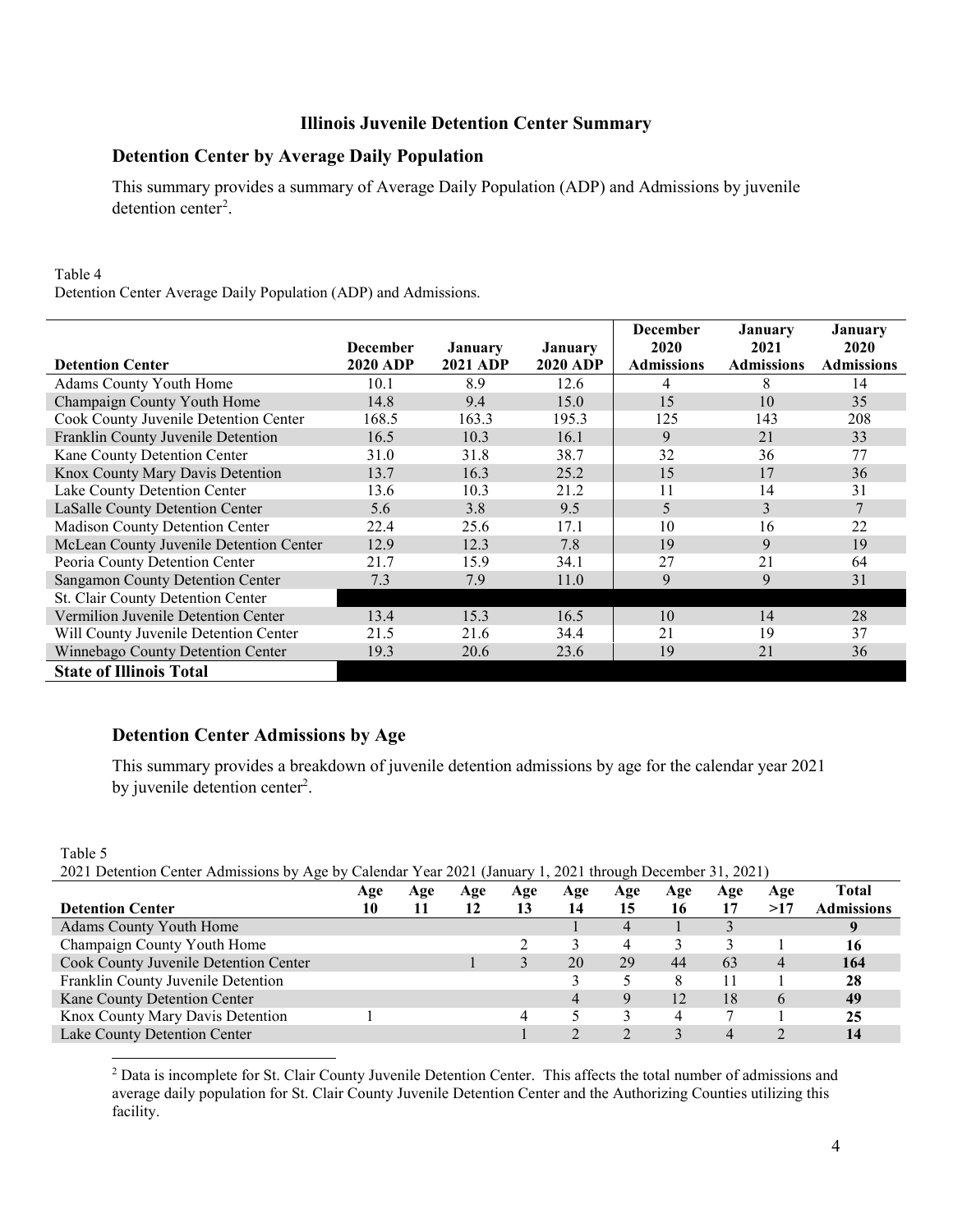| LaSalle County Detention Center         |  |  |   |  |    |
|-----------------------------------------|--|--|---|--|----|
| Madison County Detention Center         |  |  | 4 |  | 18 |
| McLean County Juvenile Detention Center |  |  |   |  |    |
| Peoria County Detention Center          |  |  |   |  | 21 |
| Sangamon County Detention Center        |  |  |   |  |    |
| St. Clair County Detention Center       |  |  |   |  |    |
| Vermilion Juvenile Detention Center     |  |  |   |  |    |
| Will County Juvenile Detention Center   |  |  |   |  | 19 |
| Winnebago County Detention Center       |  |  |   |  | 29 |
| <b>State of Illinois Total</b>          |  |  |   |  |    |

#### **Detention Center by Length of Stay**

This summary provides an analysis of a youth's Length of Stay (LOS) for calendar year 2021 by Detention Center. This is the complete time the youth is house in a detention facility from admission. LOS is calculated based upon the admission and release dates and times for each admission. It is possible that the admission date occurred in calendar year 2020, prior to this reporting period and the release date occurred in this reporting period<sup>[3](#page-4-0)</sup>.

#### Table 6

| 2021 Detention Center Length of Stay Category by Days. (January 1, 2021 through December |  |  |  |
|------------------------------------------------------------------------------------------|--|--|--|
| 31, 2021)                                                                                |  |  |  |

|                                         | $<$ 1-3     | 4-8            | $9 - 30$       | > 30        | <b>Total</b>      |
|-----------------------------------------|-------------|----------------|----------------|-------------|-------------------|
| <b>Detention Center</b>                 | <b>Days</b> | <b>Days</b>    | Days           | <b>Days</b> | <b>Admissions</b> |
| <b>Adams County Youth Home</b>          | 5           | 2              | 2              |             | 9                 |
| Champaign County Youth Home             | 11          | 3              | 2              |             | 16                |
| Cook County Juvenile Detention Center   | 127         | 22             | 15             |             | 164               |
| Franklin County Juvenile Detention      | 19          | 6              | 3              |             | 28                |
| Kane County Detention Center            | 33          | 9              | 7              |             | 49                |
| Knox County Mary Davis Detention        | 10          | 5              | 10             |             | 25                |
| Lake County Detention Center            | 11          | $\mathfrak{D}$ | 1              |             | 14                |
| LaSalle County Detention Center         | 3           |                | $\overline{2}$ |             | 5                 |
| Madison County Detention Center         | 13          | $\mathfrak{D}$ | 3              |             | 18                |
| McLean County Juvenile Detention Center | 7           |                | 3              |             | 11                |
| Peoria County Detention Center          | 17          | $\mathfrak{D}$ | $\mathfrak{D}$ |             | 21                |
| Sangamon County Detention Center        | 4           | 2              | 4              |             | 10                |
| St. Clair County Detention Center       |             |                |                |             |                   |
| Vermilion Juvenile Detention Center     | 10          | 3              | 2              |             | 15                |
| Will County Juvenile Detention Center   | 9           |                | 8              |             | 19                |
| Winnebago County Detention Center       | 20          | 4              | 5              |             | 29                |
| <b>State of Illinois Total</b>          |             |                |                |             |                   |

<span id="page-4-0"></span><sup>&</sup>lt;sup>3</sup> Data is incomplete for St. Clair County Juvenile Detention Center. This affects the total number of admissions and average daily population for St. Clair County Juvenile Detention Center and the Authorizing Counties utilizing this facility.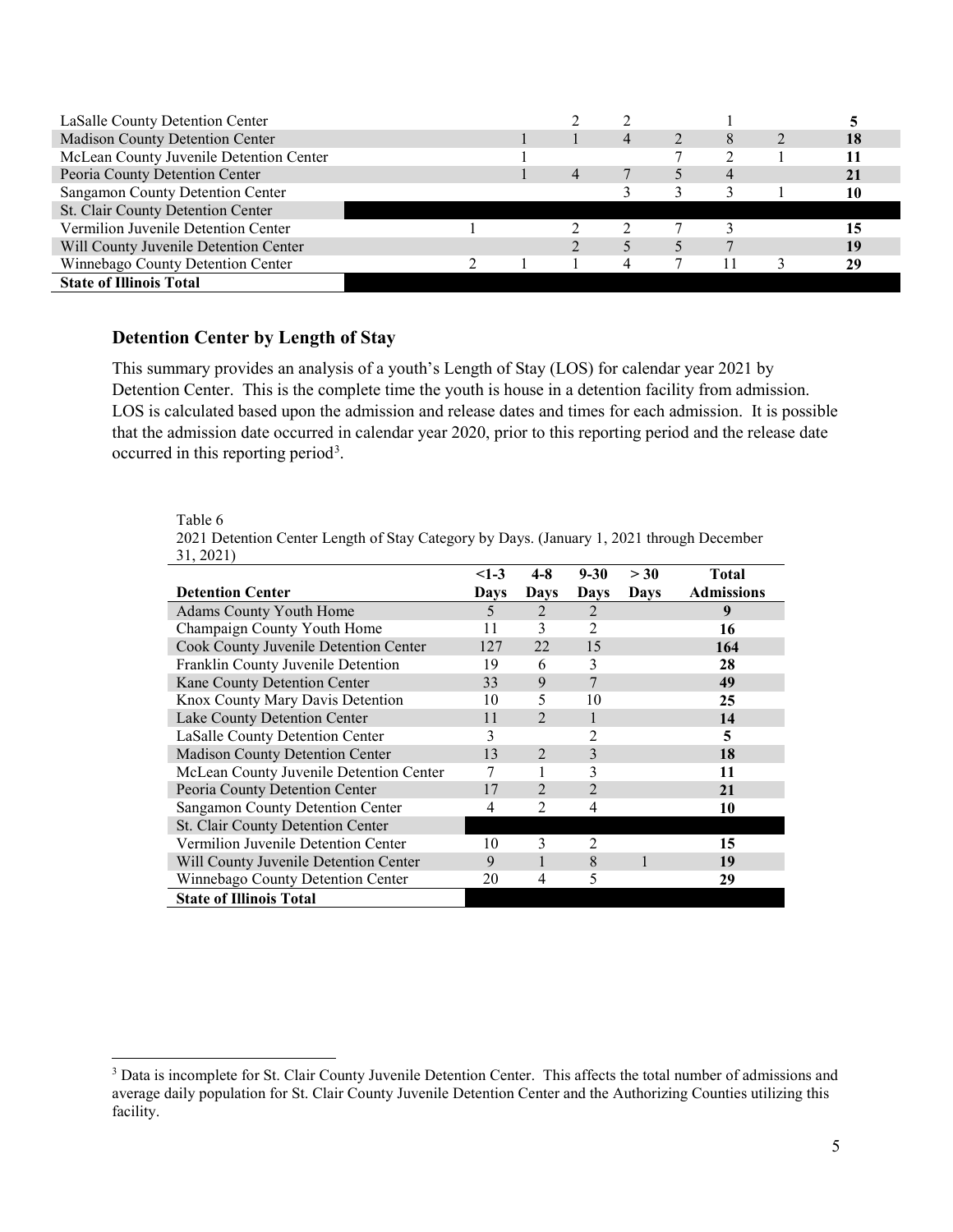

### **Illinois Authorizing County Detention Summary**

This section of the report summaries detention admissions by Authorizing County. Authoring County represents the county which authorizes the youth to be admitted and held in a juvenile detention facility. Illinois has a total of 102 Authoring Counties. For the purposes of this report, only the 25 Authoring Counties with the highest number of admissions for calendar year 2021 are summarized within this report<sup>[4](#page-5-0)</sup>.

### **Authorizing County by Average Daily Population**

The following table summarizes the top 25 Authorizing Counties by ADP and Admissions.

| <b>Authorizing County</b> | <b>December</b><br><b>2020 ADP</b> | <b>January</b><br><b>2021 ADP</b> | <b>January</b><br><b>2020 ADP</b> | <b>December</b><br>2020<br><b>Admissions</b> | January<br>2021<br>Admissions | <b>January</b><br>2020<br><b>Admissions</b> |
|---------------------------|------------------------------------|-----------------------------------|-----------------------------------|----------------------------------------------|-------------------------------|---------------------------------------------|
| Cook County               | 168.5                              | 163.3                             | 195.4                             | 125                                          | 143                           | 209                                         |
| Winnebago County          | 19.2                               | 20.3                              | 20.8                              | 19                                           | 20                            | 30                                          |

| Table 7                                                           |  |
|-------------------------------------------------------------------|--|
| Top 25 Authorizing County Average Daily Population and Admissions |  |

<span id="page-5-0"></span> 4 Data is incomplete for St. Clair County Juvenile Detention Center. This affects the total number of admissions and average daily population for St. Clair County Juvenile Detention Center and the Authorizing Counties utilizing this facility.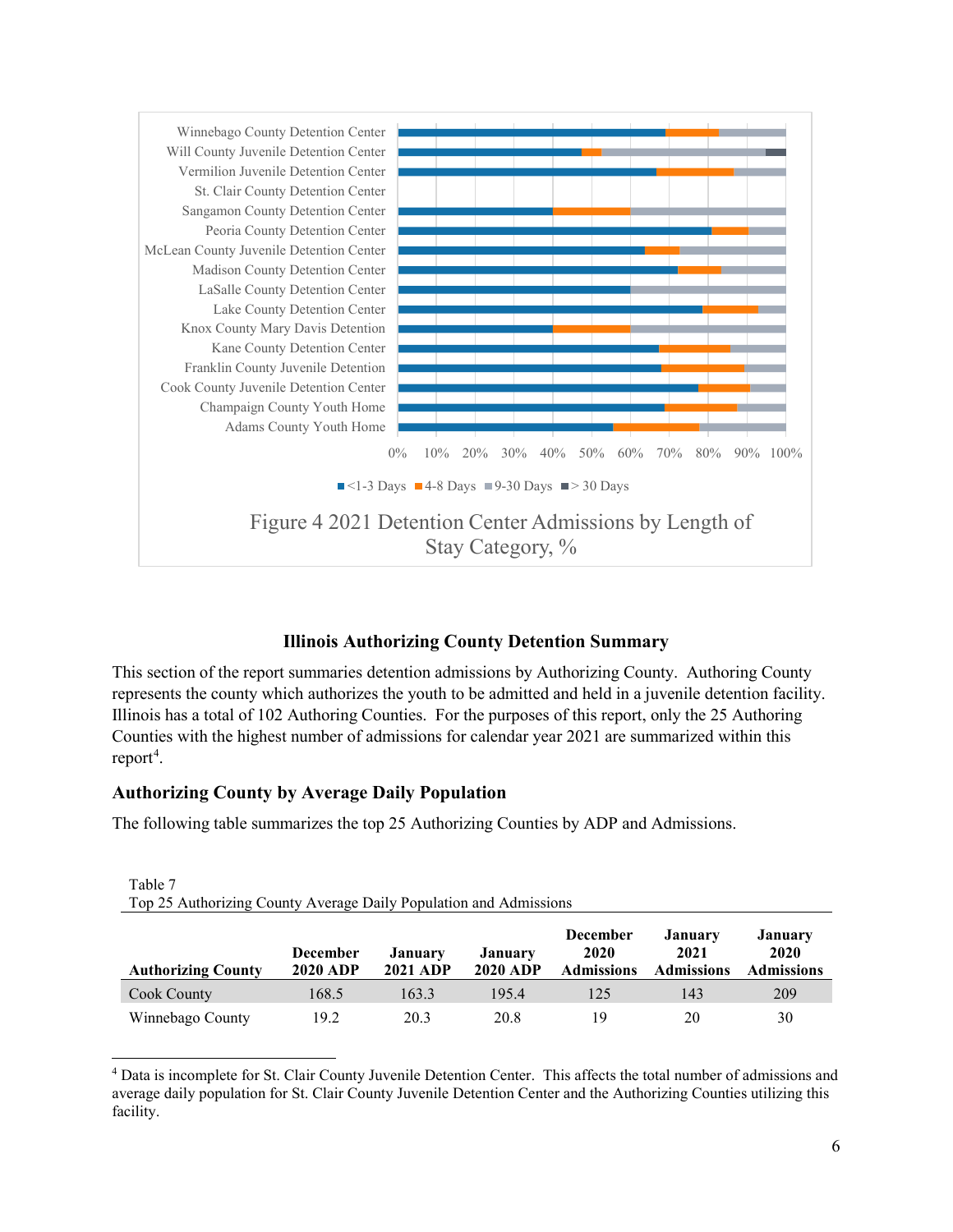| DuPage County        | 3.5  | 6.9  | 9.4  | 10               | 14             | 31             |
|----------------------|------|------|------|------------------|----------------|----------------|
| Madison County       | 22.1 | 25.6 | 8.6  | 10               | 16             | 8              |
| Peoria County        | 15.8 | 11.9 | 21.2 | 19               | 15             | 45             |
| Champaign County     | 14.7 | 8.9  | 15.0 | 14               | 9              | 34             |
| Lake County          | 13.6 | 10.3 | 21.2 | 11               | 14             | 31             |
| Rock Island County   | 6.5  | 10.1 | 13.0 | 8                | 10             | 17             |
| Will County          | 14.4 | 13.6 | 26.0 | 16               | 13             | 28             |
| Vermilion County     | 11.5 | 13.3 | 11.5 | 8                | 12             | 20             |
| Kane County          | 17.2 | 16.6 | 19.6 | 16               | 9              | 24             |
| Sangamon County      | 7.1  | 7.7  | 10.9 | 8                | 9              | 29             |
| <b>Marion County</b> | 0.5  | 1.0  | 1.9  | $\boldsymbol{0}$ | $\overline{7}$ | $\overline{4}$ |
| Kendall County       | 1.1  | 1.4  | 2.7  | $\mathbf{1}$     | $\overline{4}$ | 5              |
| Kankakee County      | 7.1  | 8.0  | 8.5  | 5                | 6              | 10             |
| Tazewell County      | 2.2  | 2.1  | 5.2  | 6                | 5              | 17             |
| Stephenson County    | 6.3  | 2.6  | 0.2  | $\mathbf{1}$     | $\overline{3}$ | $\mathbf{1}$   |
| LaSalle County       | 7.7  | 3.8  | 8.5  | 5                | $\overline{3}$ | 6              |
| McLean County        | 6.9  | 7.1  | 3.4  | 10               | $\overline{4}$ | $\overline{4}$ |
| McHenry County       | 0.4  | 2.3  | 4.5  | $\overline{2}$   | 5              | 12             |
| Jefferson County     | 0.0  | 1.4  | 1.7  | $\boldsymbol{0}$ | $\overline{3}$ | $\overline{4}$ |
| Williamson County    | 0.0  | 0.5  | 0.7  | $\boldsymbol{0}$ | $\overline{3}$ | 1              |
| Out-of-State         | 0.0  | 1.2  | 2.1  | $\theta$         | $\overline{4}$ | 6              |
| Franklin County      | 0.0  | 1.5  | 2.4  | $\mathbf{0}$     | 1              | $\overline{4}$ |
| Jackson County       | 0.0  | 1.7  | 3.1  | $\boldsymbol{0}$ | $\overline{3}$ | $\overline{4}$ |

## **Authorizing County by Admissions by Age**

This table provides a summary of the top 25 Authorizing Counties admissions by age for calendar year  $2021^5$  $2021^5$ .

| Table 8                                                                                 |
|-----------------------------------------------------------------------------------------|
| Top 25 Authorizing County Admissions by Age (January 1, 2021 through December 31, 2021) |
|                                                                                         |

| Authorizing<br>County | Age<br>10 | Age<br>11 | Age<br>12      | Age<br>13                   | Age<br>14     | Age<br>15      | Age<br>16     | Age<br>17      | Age<br>>17     | <b>Total</b><br><b>Admissions</b> |
|-----------------------|-----------|-----------|----------------|-----------------------------|---------------|----------------|---------------|----------------|----------------|-----------------------------------|
| Cook County           |           |           | $\perp$        | 3                           | 20            | 29             | 44            | 63             | $\overline{4}$ | 164                               |
| Winnebago County      |           |           | $\mathfrak{D}$ |                             |               | $\overline{4}$ | 6             | 10             | 3              | 27                                |
| DuPage County         |           |           |                |                             |               | 4              | 3             |                | 5              | 19                                |
| Madison County        |           |           |                |                             |               | $\overline{4}$ | $\mathcal{D}$ | 8              | $\mathcal{L}$  | 18                                |
| Peoria County         |           |           |                |                             | $\mathcal{E}$ | $\overline{4}$ | 3             | $\overline{4}$ |                | 15                                |
| Champaign County      |           |           |                | $\mathcal{D}_{\mathcal{L}}$ | 3             | 2              | 3             | 3              |                | 14                                |

<span id="page-6-0"></span><sup>5</sup> Data is incomplete for St. Clair County Juvenile Detention Center. This affects the total number of admissions and average daily population for St. Clair County Juvenile Detention Center and the Authorizing Counties utilizing this facility.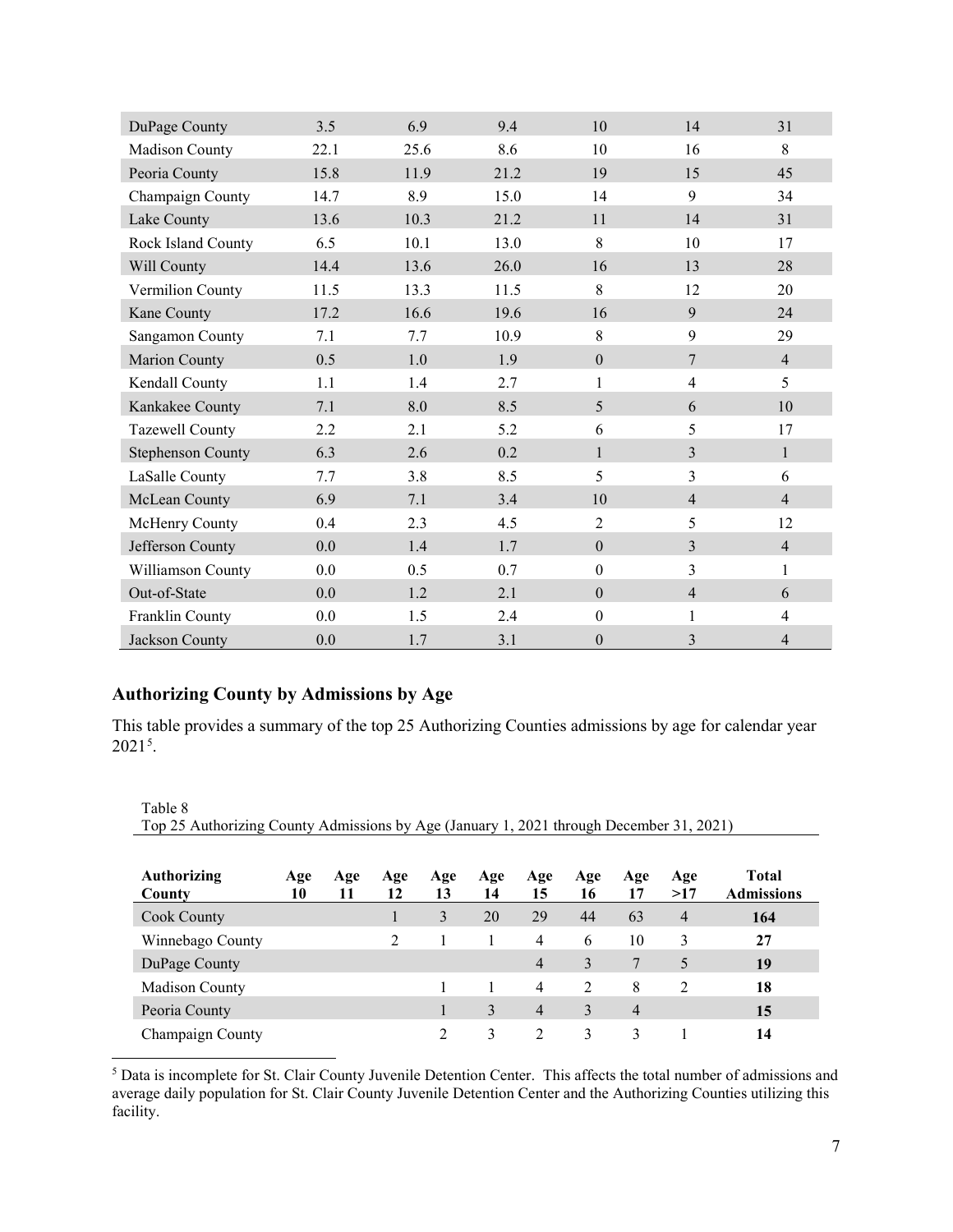| Lake County              | $\mathbf{1}$ | $\overline{2}$ | $\overline{2}$ | 3              | $\overline{4}$ | $\mathfrak{D}$ | 14 |
|--------------------------|--------------|----------------|----------------|----------------|----------------|----------------|----|
| Rock Island County       |              | 3              | $\overline{2}$ |                | 6              |                | 13 |
| Will County              |              | $\overline{2}$ | $\overline{2}$ | $\overline{4}$ | 5              |                | 13 |
| Vermilion County         |              | 2              | 3              | 5              | 3              |                | 13 |
| Kane County              |              | $\overline{2}$ |                | 6              | $\overline{4}$ | $\mathbf{1}$   | 13 |
| Sangamon County          |              |                | 3              | 3              | 3              | 1              | 10 |
| Marion County            |              | $\mathbf{1}$   | 3              |                | $\overline{2}$ |                | 7  |
| Kendall County           |              |                | 4              |                |                |                | 6  |
| Kankakee County          |              |                | 3              | 1              | $\overline{2}$ |                | 6  |
| Tazewell County          |              |                | $\overline{2}$ | $\overline{2}$ |                |                | 5  |
| <b>Stephenson County</b> |              | 1              | 1              | $\mathfrak{D}$ | 1              |                | 5  |
| LaSalle County           |              | 2              | $\overline{2}$ |                |                |                | 5  |
| McLean County            |              |                |                | $\overline{4}$ |                | 1              | 5  |
| McHenry County           |              |                |                |                | 4              |                | 5  |
| Jefferson County         |              |                | 1              |                |                | 1              | 4  |
| Williamson County        |              |                |                | 1              | 3              |                | 4  |
| Out-of-State             |              | $\mathbf{1}$   | $\overline{2}$ |                |                |                | 4  |
| Franklin County          |              |                |                | 1              |                |                | 3  |
| Jackson County           |              |                |                |                | $\overline{2}$ |                | 3  |

#### **Authorizing County by Length of Stay**

The table below provides an analysis of the LOS by Authorizing County for the calendar year 2021<sup>[6](#page-7-0)</sup>.

Table 9 Top 25 Authorizing County by Length of Stay Category, Days (January 1, 2021 through December 31, 2021)

| <b>Authorizing County</b> | $<1-3$<br>Days | $4 - 8$<br>Days             | $9 - 30$<br>Days            | > 30<br>Days | <b>Total Admissions</b> |
|---------------------------|----------------|-----------------------------|-----------------------------|--------------|-------------------------|
| Cook County               | 127            | 22                          | 15                          |              | 164                     |
| Winnebago County          | 19             | 4                           | 4                           |              | 27                      |
| DuPage County             | 12             | 6                           | 1                           |              | 19                      |
| <b>Madison County</b>     | 13             | $\mathcal{D}_{\mathcal{A}}$ | 3                           |              | 18                      |
| Peoria County             | 12             |                             | $\mathcal{D}_{\mathcal{L}}$ |              | 15                      |
| Champaign County          | 9              | 3                           | $\mathcal{D}_{\mathcal{A}}$ |              | 14                      |
| Lake County               | 11             | $\mathcal{D}_{\mathcal{L}}$ | 1                           |              | 14                      |
| Rock Island County        | 4              | 3                           | 7                           |              | 14                      |
| Will County               | 5              |                             | 7                           |              | 13                      |
| Vermilion County          | 10             | $\mathcal{D}$               |                             |              | 13                      |
| Kane County               | 6              | $\mathcal{D}$               | 5                           |              | 13                      |

<span id="page-7-0"></span> 6 Data is incomplete for St. Clair County Juvenile Detention Center. This affects the total number of admissions and average daily population for St. Clair County Juvenile Detention Center and the Authorizing Counties utilizing this facility.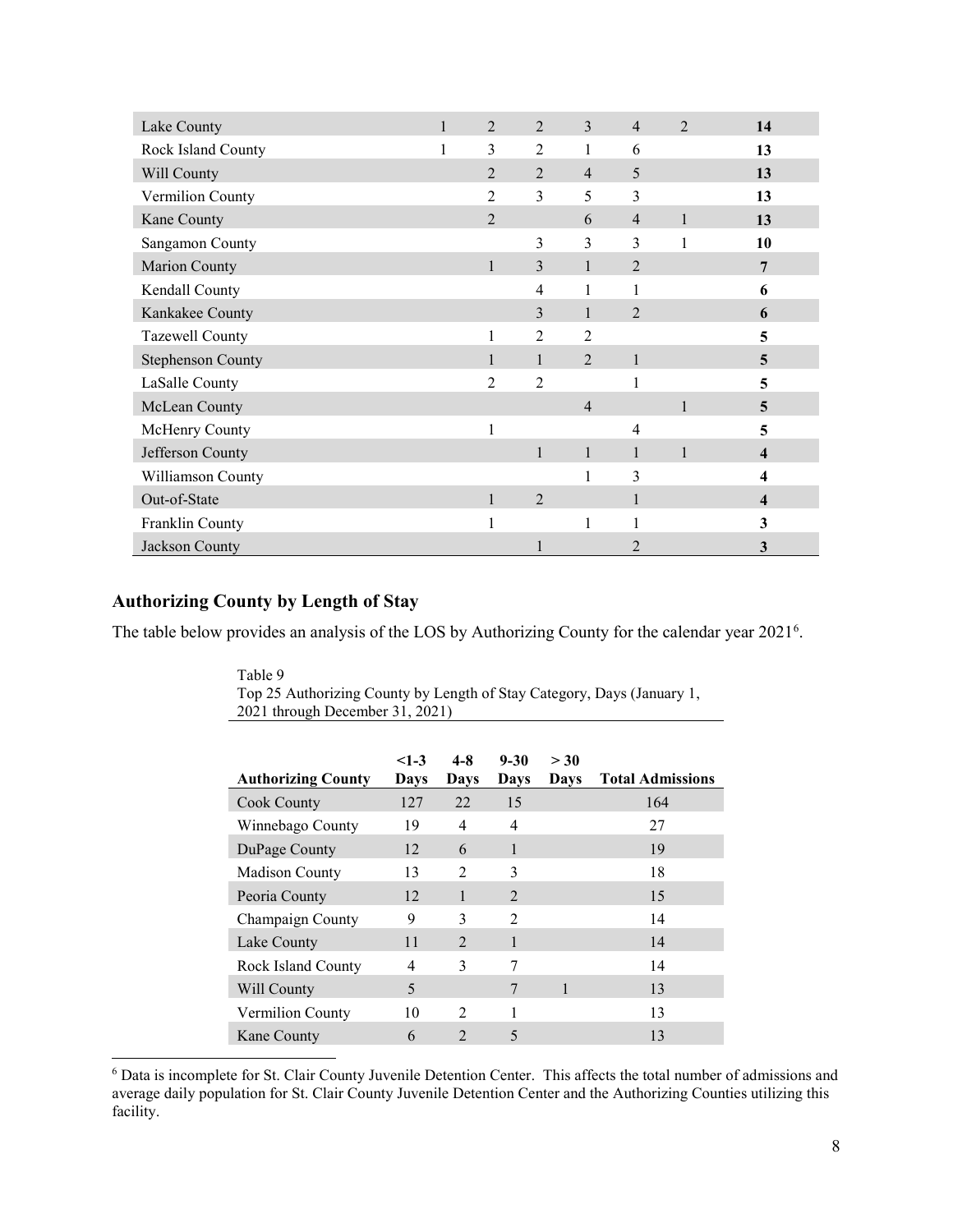| Sangamon County          |              |                             |              | 10 |
|--------------------------|--------------|-----------------------------|--------------|----|
| Marion County            | 4            | $\mathcal{D}_{\mathcal{L}}$ |              |    |
| Kendall County           | 6            |                             |              | 6  |
| Kankakee County          | 4            | 1                           | $\mathbf{1}$ | 6  |
| Tazewell County          |              |                             |              |    |
| <b>Stephenson County</b> | 5            |                             |              | 5  |
| LaSalle County           | 3            |                             | 2            | 5  |
| McLean County            | 4            |                             |              | 5  |
| McHenry County           | 4            |                             |              | 5  |
| Jefferson County         | 4            |                             |              | 4  |
| Williamson County        | 3            |                             |              |    |
| Out-of-State             | $\mathbf{3}$ |                             |              |    |
| Franklin County          | 3            |                             |              |    |
| Jackson County           |              |                             |              |    |

# **Presenting Offense Summary**

# **Uniform Crime Reporting Categories**

The following provides a summary of presenting offense by uniform crime reporting category.

| Table 10                                           |              |                   |  |  |  |
|----------------------------------------------------|--------------|-------------------|--|--|--|
| Report Month by Admissions by UCR Offense Category |              |                   |  |  |  |
|                                                    |              | $\frac{0}{0}$     |  |  |  |
| <b>UCR Category</b>                                | # Admissions | <b>Admissions</b> |  |  |  |
| <b>Status Offense</b>                              | $\theta$     | $0\%$             |  |  |  |
| Contempt                                           | 4            | $1\%$             |  |  |  |
| Violations                                         | 5            | $1\%$             |  |  |  |
| Sex                                                | 5            | $1\%$             |  |  |  |
| Drug                                               | 8            | $2\%$             |  |  |  |
| Property                                           | 64           | 18%               |  |  |  |
| Violent                                            | 88           | 24%               |  |  |  |
| Other                                              | 90           | 25%               |  |  |  |
| Warrant                                            | 97           | 27%               |  |  |  |
| <b>Total</b>                                       | 361          | 100%              |  |  |  |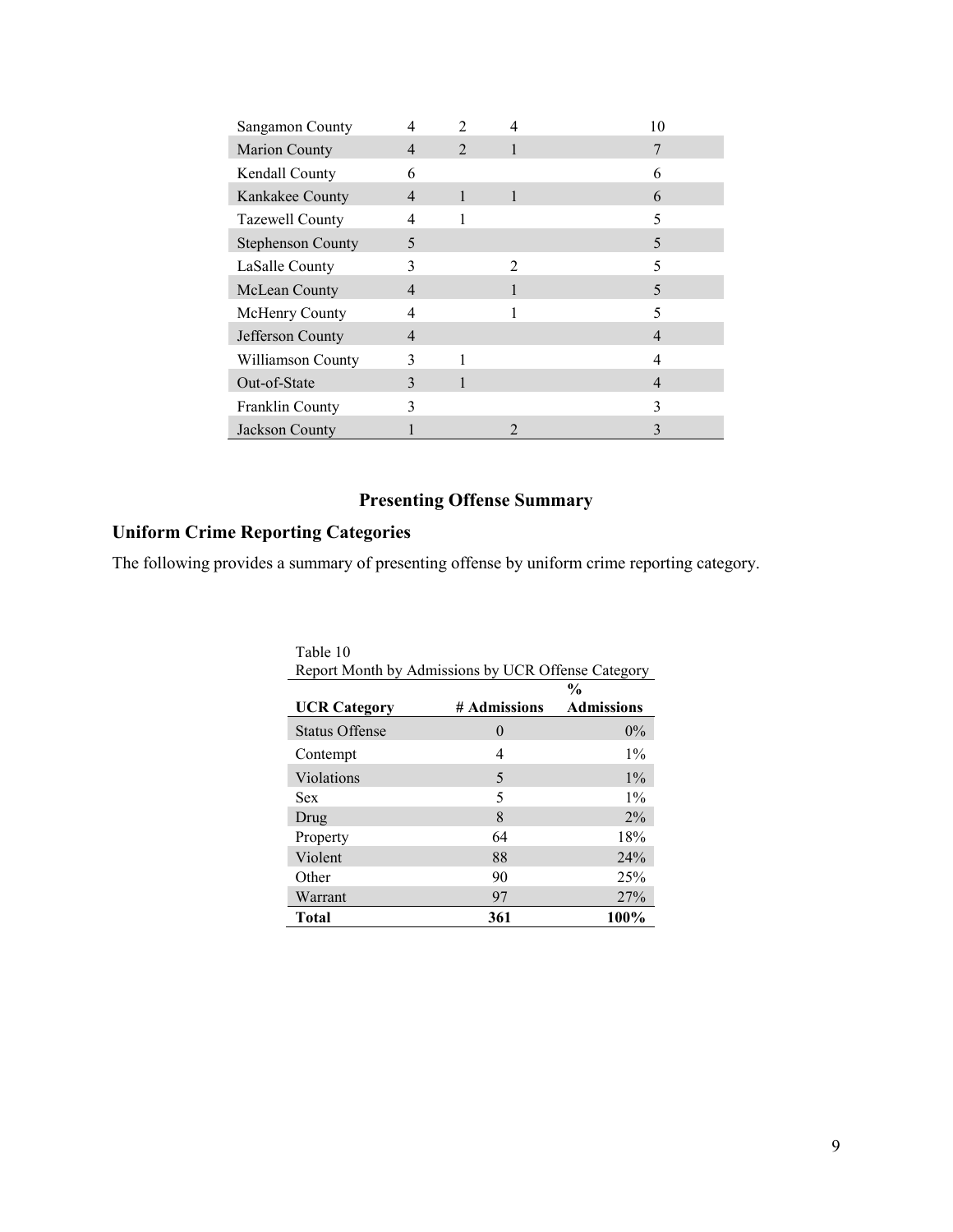

#### **Other Category**

This sub-section provides a closer review of the UCR Category of Other. The following table provides a summary of Other Category Presenting Offenses with greater than five admissions.

| Table 11                                               |                   |
|--------------------------------------------------------|-------------------|
| Report Month by Other Category Admissions > 5          |                   |
| <b>Presenting Offense</b>                              | <b>Admissions</b> |
| Warrant -- Delinquent                                  | 88                |
| Unlawful Use of a Weapon                               | 56                |
| <b>Domestic Battery</b>                                | 22                |
| Armed Robbery                                          | 15                |
| Motor Vehicle Theft                                    | 14                |
| Aggravated Vehicular Hijacking                         | 13                |
| <b>Aggravated Battery</b>                              | 11                |
| Vehicular Hijacking                                    | 11                |
| Robbery                                                | 8                 |
| Arson                                                  | 6                 |
| Possession of Controlled Substance                     | 6                 |
| Unlawful Possession of Firearms and Firearm Ammunition | 5                 |
| Unlawful Use or Possession of a Weapon by a Felon      | 5                 |
| Aggravated Discharge of a Firearm                      | 5                 |
| Murder -- First Degree                                 | 5                 |
| Criminal Damage to Property                            | 5                 |
| Stolen Property -- Receiving, Possession               | 5                 |
| Probation Violation                                    | 5                 |
| Flee or Attempt to Elude Peace Officer                 | 5                 |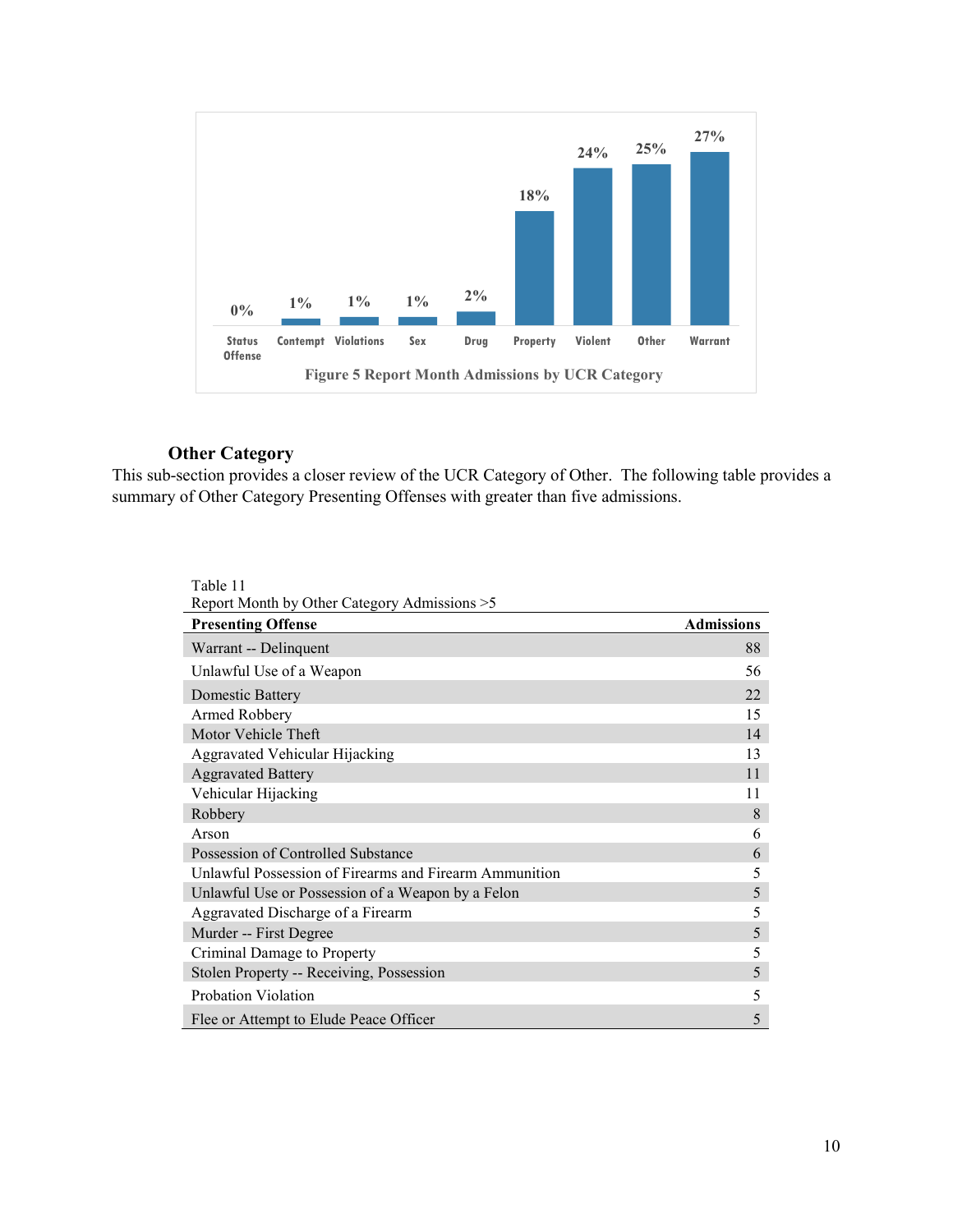# **Violent Category**

This sub-section provides a closer review of the UCR Category of Violent. The following table provides a summary of Violent Category Presenting Offenses with greater than four admissions.

| Table 12                                               |                   |
|--------------------------------------------------------|-------------------|
| Report Month by Violent Category Admissions > 5        |                   |
| <b>Presenting Offense</b>                              | <b>Admissions</b> |
| Warrant -- Delinquent                                  | 88                |
| Unlawful Use of a Weapon                               | 56                |
| Domestic Battery                                       | 22                |
| Armed Robbery                                          | 15                |
| Motor Vehicle Theft                                    | 14                |
| Aggravated Vehicular Hijacking                         | 13                |
| <b>Aggravated Battery</b>                              | 11                |
| Vehicular Hijacking                                    | 11                |
| Robbery                                                | 8                 |
| Arson                                                  | 6                 |
| Possession of Controlled Substance                     | 6                 |
| Unlawful Possession of Firearms and Firearm Ammunition | 5                 |
| Unlawful Use or Possession of a Weapon by a Felon      | 5                 |
| Aggravated Discharge of a Firearm                      | 5                 |
| Murder -- First Degree                                 | 5                 |
| Criminal Damage to Property                            | 5                 |
| Stolen Property -- Receiving, Possession               | 5                 |
| Probation Violation                                    | 5                 |
| Flee or Attempt to Elude Peace Officer                 | 5                 |

#### **Presenting Offense**

This summary provides a summary of the top ten presenting offenses.

| Table 13                                                  |                   |
|-----------------------------------------------------------|-------------------|
| Report Month by Admissions by Top Ten Presenting Offenses |                   |
| <b>Presenting Offense</b>                                 | <b>Admissions</b> |
| Warrant -- Delinquent                                     | 88                |
| Unlawful Use of a Weapon                                  | 56                |
| Domestic Battery                                          | 22.               |
| Armed Robbery                                             | 15                |
| Motor Vehicle Theft                                       | 14                |
| Aggravated Vehicular Hijacking                            | 13                |
| Vehicular Hijacking                                       | 11                |
| <b>Aggravated Battery</b>                                 |                   |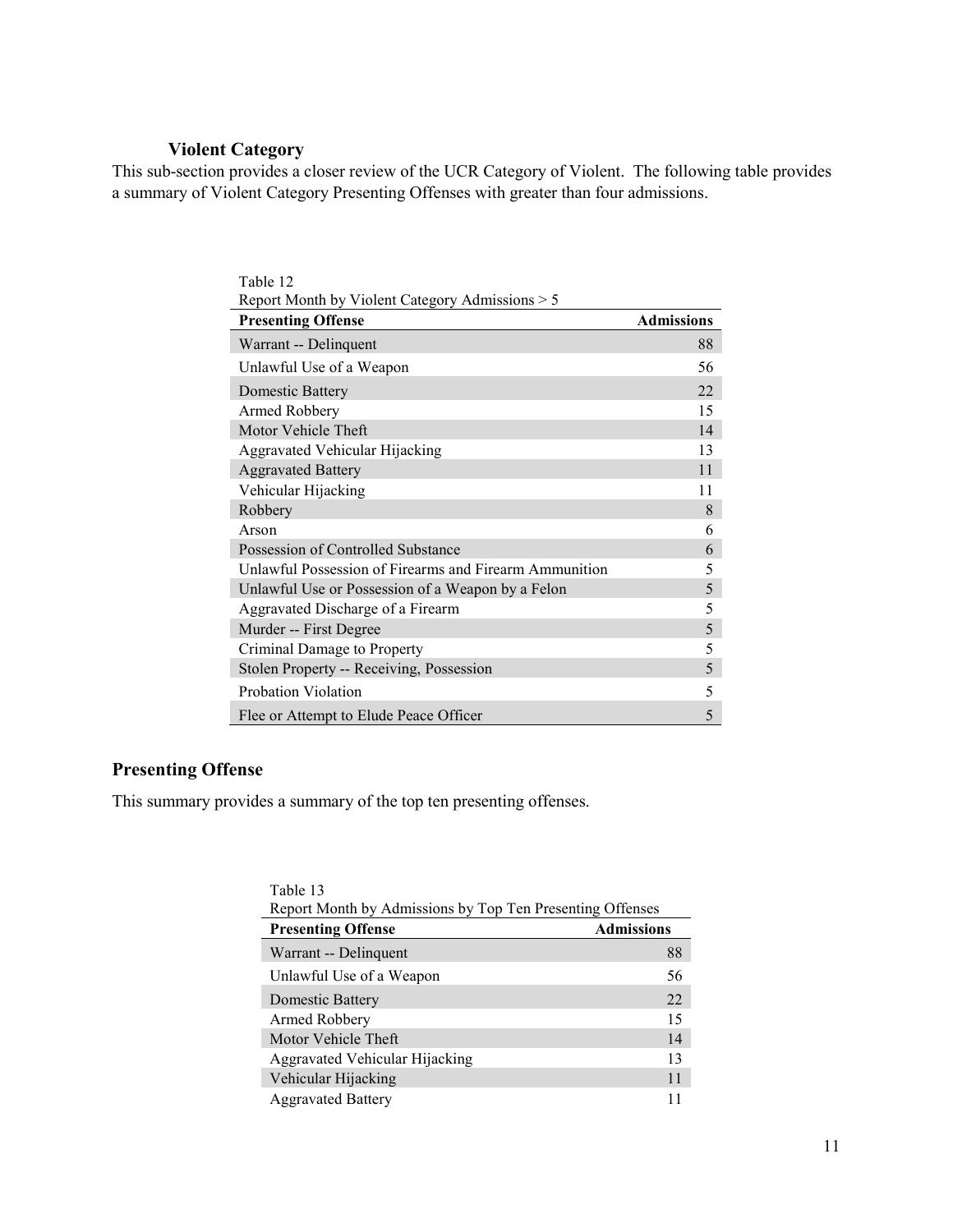| $\epsilon$<br>100001 |  |
|----------------------|--|
|                      |  |

# **Presenting Offense by Authorizing County**

This summary provides a review of Authorizing County by Presenting Offense.

**Table 14 Report Month 2021 Admissions by Authorizing County by Presenting Offense**

| <b>Authorizing County</b> | <b>Presenting Offense</b>                |                  |
|---------------------------|------------------------------------------|------------------|
| <b>Adams County</b>       | <b>Total</b>                             | 1                |
|                           | Warrant -- Delinquent                    | $\mathbf{1}$     |
| <b>Boone County</b>       | <b>Total</b>                             | $\mathbf{1}$     |
|                           | Probation Violation                      | $\mathbf{1}$     |
| <b>Champaign County</b>   | <b>Total</b>                             | $\boldsymbol{9}$ |
|                           | Warrant -- Delinquent                    | $\overline{3}$   |
|                           | Robbery                                  | 1                |
|                           | <b>Aggravated Battery</b>                | $\mathbf{1}$     |
|                           | <b>Armed Violence</b>                    | 1                |
|                           | Unlawful Restraint (Includes Aggravated) | $\mathbf{1}$     |
|                           | Criminal Damage to Property              | $\mathbf{1}$     |
|                           | Motor Vehicle Theft                      | $\mathbf{1}$     |
| <b>Christian County</b>   | <b>Total</b>                             | $\mathbf{1}$     |
|                           | Warrant -- Delinquent                    | $\mathbf{1}$     |
| <b>Clay County</b>        | <b>Total</b>                             | $\mathbf{1}$     |
|                           | Warrant -- Delinquent                    | $\mathbf{1}$     |
| <b>Clinton County</b>     | <b>Total</b>                             | 1                |
|                           | Probation Violation                      | $\mathbf{1}$     |
| <b>Coles County</b>       | <b>Total</b>                             | $\overline{2}$   |
|                           | Warrant -- Delinquent                    | $\mathbf{1}$     |
|                           | <b>Burglary</b>                          | 1                |
| <b>Cook County</b>        | <b>Total</b>                             | 143              |
|                           | Unlawful Use of a Weapon                 | 49               |
|                           | Warrant -- Delinquent                    | 24               |
|                           | Armed Robbery                            | 12               |
|                           | Vehicular Hijacking                      | 11               |
|                           | Aggravated Vehicular Hijacking           | 11               |
|                           | Stolen Property -- Receiving, Possession | $\overline{4}$   |
|                           | <b>Domestic Battery</b>                  | 4                |
|                           | Burglary from Motor Vehicle              | $\overline{3}$   |
|                           | Possession of Controlled Substance       | 3                |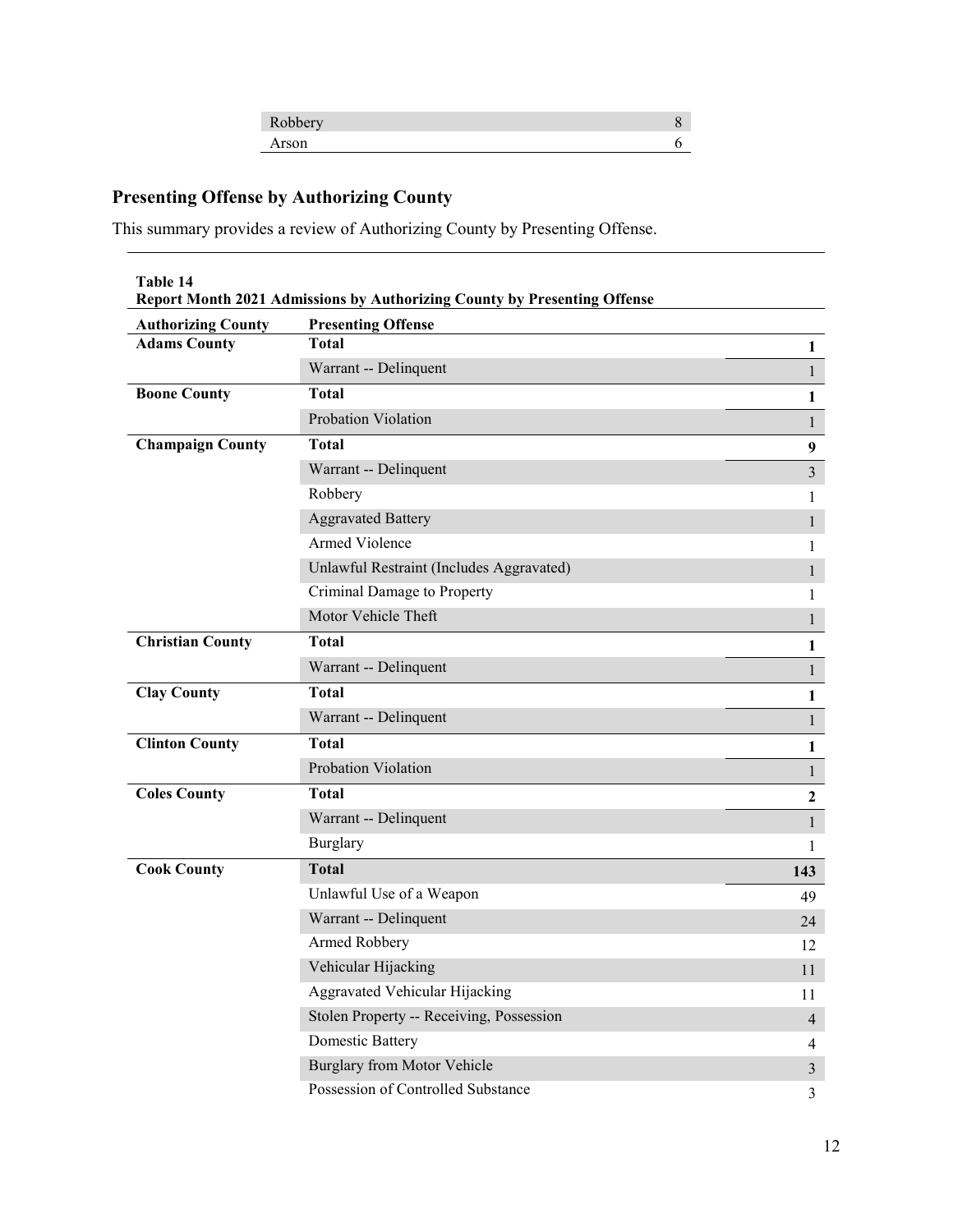|                         | Theft from Motor Vehicle                          | $\overline{2}$ |
|-------------------------|---------------------------------------------------|----------------|
|                         | Motor Vehicle Theft                               | $\overline{2}$ |
|                         | <b>Battery</b>                                    | $\overline{2}$ |
|                         | Flee or Attempt to Elude Peace Officer            | 2              |
|                         | <b>Aggravated Battery</b>                         | $\sqrt{2}$     |
|                         | Unlawful Use or Possession of a Weapon by a Felon | 1              |
|                         | Murder -- First Degree                            | $\mathbf{1}$   |
|                         | Violation of Orders of Protection                 | 1              |
|                         | Possession of Cannabis 30 Gm & under              | $\mathbf{1}$   |
|                         | Aggravated Criminal Sexual Assault                | 1              |
|                         | Disorderly Conduct                                | 1              |
|                         | Warrant -- Other (Name It)                        | 1              |
|                         | Robbery                                           | $\mathbf{1}$   |
|                         | Criminal Trespass to Vehicle                      | 1              |
|                         | <b>Burglary</b>                                   | $\mathbf{1}$   |
|                         | Driving under the Influence of Drugs              | 1              |
|                         | Motor Vehicle Anti-Theft Law                      | 1              |
| <b>DeKalb County</b>    | <b>Total</b>                                      | $\mathbf{1}$   |
|                         | <b>Aggravated Battery</b>                         | $\mathbf{1}$   |
| <b>DuPage County</b>    | <b>Total</b>                                      | 14             |
|                         | Warrant -- Delinquent                             | $\overline{4}$ |
|                         | <b>Domestic Battery</b>                           | 3              |
|                         | Retail Theft                                      | $\overline{2}$ |
|                         | Aggravated Vehicular Hijacking                    | 2              |
|                         | Child Pornography                                 | 1              |
|                         | <b>Aggravated Assault</b>                         | 1              |
|                         | Possession of Controlled Substance                | $\mathbf{1}$   |
| <b>Edgar County</b>     | <b>Total</b>                                      | 1              |
|                         | <b>Aggravated Battery</b>                         | $\mathbf{I}$   |
| <b>Franklin County</b>  | <b>Total</b>                                      | $\mathbf{1}$   |
|                         | Residential Burglary -- Forcible Entry            | $\mathbf{1}$   |
| <b>Henry County</b>     | <b>Total</b>                                      | $\mathbf{1}$   |
|                         | Warrant -- Delinquent                             | $\mathbf{1}$   |
| <b>Jackson County</b>   | <b>Total</b>                                      | $\mathbf{3}$   |
|                         | Warrant -- Delinquent                             | $\overline{2}$ |
|                         | Aggravated Discharge of a Firearm                 | 1              |
| <b>Jefferson County</b> | <b>Total</b>                                      | $\mathbf{3}$   |
|                         | Warrant -- Delinquent                             | $\overline{2}$ |
|                         | Motor Vehicle Theft                               | $\mathbf{1}$   |
| <b>Johnson County</b>   | <b>Total</b>                                      | $\mathbf{1}$   |
|                         |                                                   |                |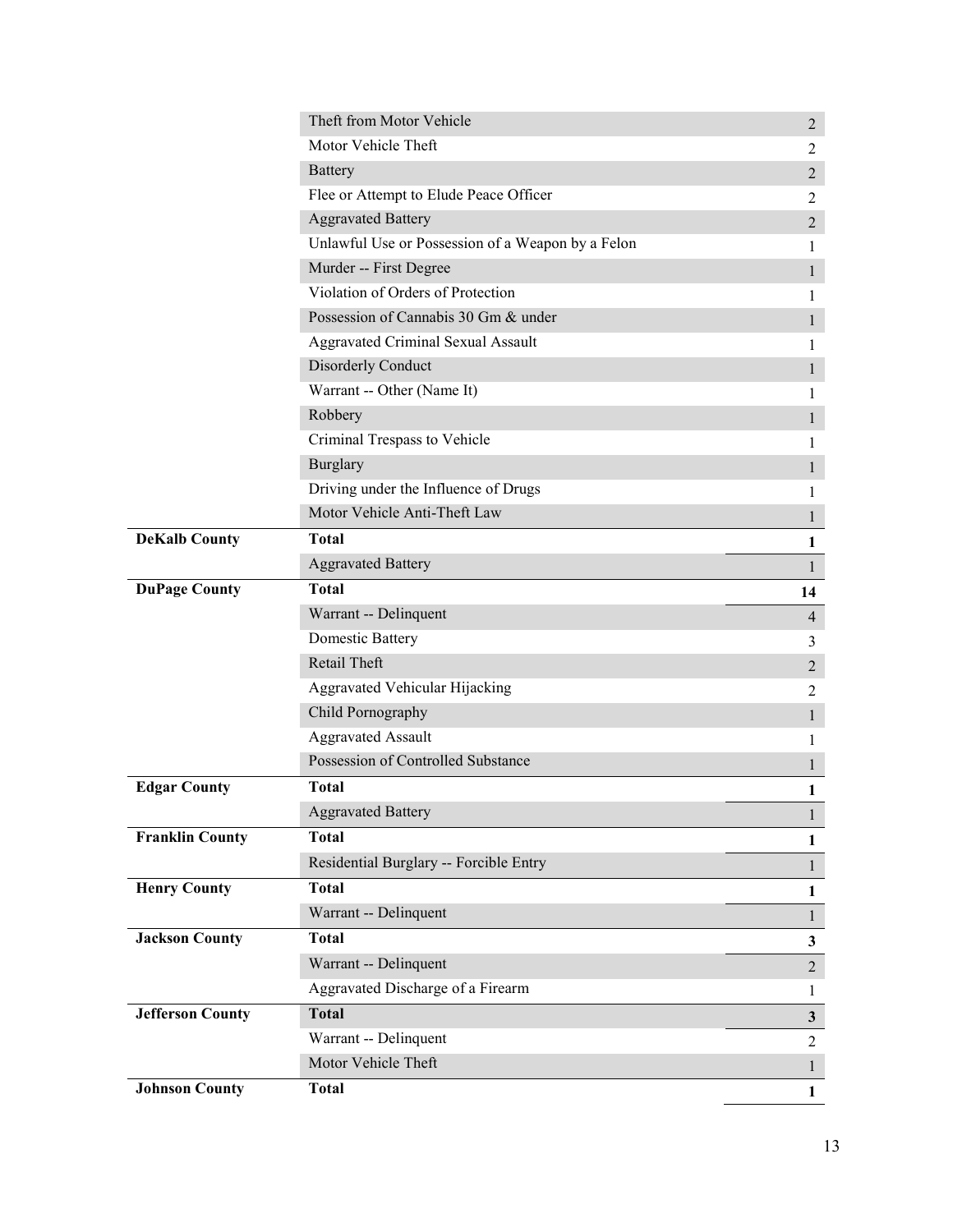|                          | Warrant -- Delinquent                                  | $\mathbf{1}$   |
|--------------------------|--------------------------------------------------------|----------------|
| <b>Kane County</b>       | <b>Total</b>                                           | 9              |
|                          | Warrant -- Delinquent                                  | $\overline{2}$ |
|                          | <b>Domestic Battery</b>                                | 2              |
|                          | Residential Burglary -- Forcible Entry                 | $\mathbf{1}$   |
|                          | Child Pornography                                      | 1              |
|                          | <b>Burglary</b>                                        | 1              |
|                          | Battery                                                | 1              |
|                          | Flee or Attempt to Elude Peace Officer                 | 1              |
| <b>Kankakee County</b>   | <b>Total</b>                                           | 6              |
|                          | Violation of HDET                                      | $\overline{2}$ |
|                          | Domestic Battery                                       | $\overline{2}$ |
|                          | Unlawful Use of a Weapon                               | $\mathbf{1}$   |
|                          | Unlawful Possession of Firearms and Firearm Ammunition | 1              |
| <b>Kendall County</b>    | <b>Total</b>                                           | 4              |
|                          | Criminal Damage to Property                            | 2              |
|                          | Warrant -- Delinquent                                  | $\mathbf{1}$   |
|                          | Domestic Battery                                       | 1              |
| <b>Knox County</b>       | <b>Total</b>                                           | $\mathbf{2}$   |
|                          | Criminal Trespass to State Supported Land              | 1              |
|                          |                                                        |                |
|                          | <b>Aggravated Battery</b>                              | 1              |
| <b>Lake County</b>       | <b>Total</b>                                           | 14             |
|                          | Warrant -- Delinquent                                  | $\overline{4}$ |
|                          | Criminal Trespass to Residence                         | 3              |
|                          | Unlawful Possession of Firearms and Firearm Ammunition | $\overline{2}$ |
|                          | Resist, Obstruct, or Disarm a Peace Officer            | $\overline{2}$ |
|                          | Unauthorized Possession or Storage of Weapons          | 1              |
|                          | Criminal Trespass to Vehicle                           | 1              |
|                          | <b>Domestic Battery</b>                                | $\mathbf{1}$   |
| <b>LaSalle County</b>    | <b>Total</b>                                           | $\mathbf{3}$   |
|                          | Contempt of Court -- Del.                              | $\overline{2}$ |
|                          | Warrant -- Delinquent                                  | 1              |
| <b>Livingston County</b> | <b>Total</b>                                           | $\mathbf{2}$   |
|                          | <b>Aggravated Battery</b>                              | $\overline{2}$ |
| <b>Macon County</b>      | <b>Total</b>                                           | $\mathbf{1}$   |
|                          | <b>Aggravated Robbery</b>                              | $\mathbf{1}$   |
| <b>Macoupin County</b>   | <b>Total</b>                                           | $\mathbf{2}$   |
|                          | Warrant -- Delinquent                                  | 1              |
|                          | <b>Aggravated Battery</b>                              | $\mathbf{1}$   |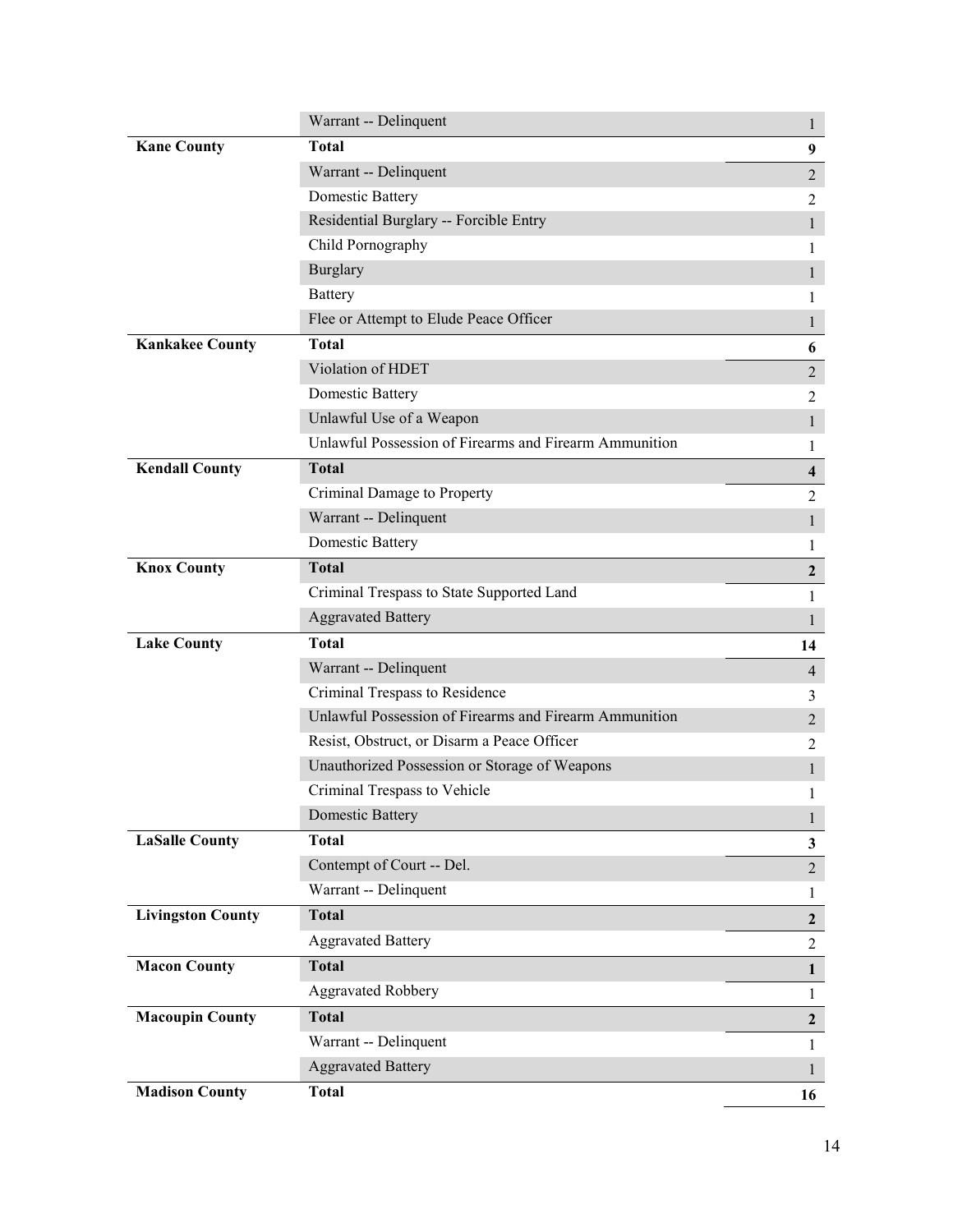|                       | Warrant -- Delinquent                             | $\overline{4}$          |
|-----------------------|---------------------------------------------------|-------------------------|
|                       | <b>Domestic Battery</b>                           | 2                       |
|                       | Aggravated Discharge of a Firearm                 | $\mathbf{1}$            |
|                       | Murder -- First Degree                            | L                       |
|                       | Warrant -- Other (Name It)                        | $\mathbf{1}$            |
|                       | Arson                                             | 1                       |
|                       | Unlawful Use of a Weapon                          | 1                       |
|                       | Criminal Damage to Property                       | 1                       |
|                       | Warrant -- DOC                                    | $\mathbf{1}$            |
|                       | Aggravated Battery of a Senior Citizen            | 1                       |
|                       | All Other Criminal Offenses                       | 1                       |
|                       | Motor Vehicle Theft                               | 1                       |
| <b>Marion County</b>  | <b>Total</b>                                      | $\overline{7}$          |
|                       | Arson                                             | 5                       |
|                       | Warrant -- Delinquent                             | $\mathbf{1}$            |
|                       | Criminal Sexual Assault                           | 1                       |
| <b>McHenry County</b> | <b>Total</b>                                      | $5\phantom{.0}$         |
|                       | Home Invasion                                     | $\overline{2}$          |
|                       | Warrant -- Delinquent                             | $\mathbf{1}$            |
|                       | <b>Battery</b>                                    | 1                       |
|                       | Disorderly Conduct                                | $\mathbf{1}$            |
| <b>McLean County</b>  | <b>Total</b>                                      | $\overline{\mathbf{4}}$ |
|                       | Warrant -- Delinquent                             | $\mathbf{1}$            |
|                       | Probation Violation                               | 1                       |
|                       | Domestic Battery                                  | 1                       |
|                       | Motor Vehicle Theft                               | 1                       |
| <b>Mercer County</b>  | <b>Total</b>                                      | $\mathbf{1}$            |
|                       | Contempt of Court -- Del.                         | 1                       |
|                       | Out-of-State                                      | 4                       |
|                       | Warrant -- Delinquent                             | L                       |
|                       | Out-of-State Warrant                              | $\mathbf{1}$            |
|                       |                                                   |                         |
|                       | Assault                                           | 1                       |
|                       | Motor Vehicle Theft                               | $\mathbf{1}$            |
| <b>Peoria County</b>  | <b>Total</b>                                      | 15                      |
|                       | Warrant -- Delinquent                             | 8                       |
|                       | Unlawful Use or Possession of a Weapon by a Felon | 2                       |
|                       | <b>Domestic Battery</b>                           | $\mathbf{1}$            |
|                       | Stolen Property -- Receiving, Possession          | 1                       |
|                       | <b>Aggravated Robbery</b>                         | $\mathbf{1}$            |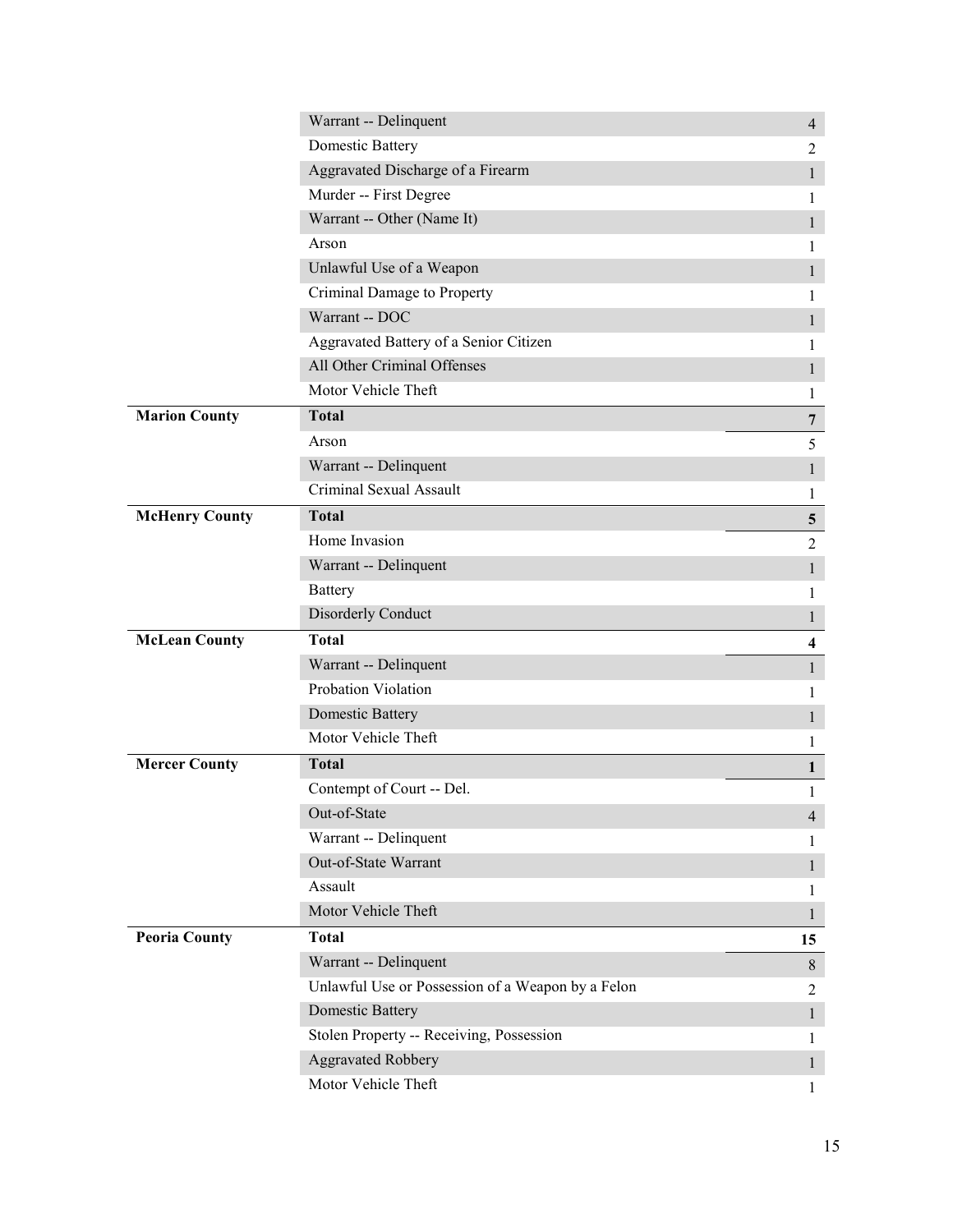|                           | Residential Burglary -- Forcible Entry                 | $\mathbf{1}$     |
|---------------------------|--------------------------------------------------------|------------------|
| <b>Pike County</b>        | <b>Total</b>                                           | $\mathbf{1}$     |
|                           | Criminal Sexual Abuse                                  | $\mathbf{1}$     |
| <b>Rock Island County</b> | <b>Total</b>                                           | 10               |
|                           | Warrant -- Delinquent                                  | $5\overline{)}$  |
|                           | Motor Vehicle Theft                                    | 3                |
|                           | Armed Robbery                                          | $\mathbf{1}$     |
|                           | Defacing Identification Mark of Firearm                | 1                |
| <b>Sangamon County</b>    | <b>Total</b>                                           | 9                |
|                           | Unlawful Possession of Firearms and Firearm Ammunition | 1                |
|                           | Motor Vehicle Theft                                    | $\mathbf{1}$     |
|                           | Aggravated Battery of a Senior Citizen                 | 1                |
|                           | Aggravated Discharge of a Firearm                      | 1                |
|                           | No FOID Card                                           | 1                |
|                           | Armed Violence                                         | $\mathbf{1}$     |
|                           | Warrant -- Delinquent                                  | 1                |
|                           | Defacing Identification Mark of Firearm                | $\mathbf{1}$     |
|                           | Delivery of Cannabis Over 30 GM                        | 1                |
| <b>Stephenson County</b>  | <b>Total</b>                                           | $\mathbf{3}$     |
|                           | Aggravated Discharge of a Firearm                      | $\overline{2}$   |
|                           | Warrant -- Delinquent                                  | $\mathbf{1}$     |
| <b>Tazewell County</b>    | <b>Total</b>                                           | 5                |
|                           | Warrant -- Delinquent                                  | $\overline{2}$   |
|                           | Domestic Battery                                       | 1                |
|                           | <b>Aggravated Battery</b>                              | $\mathbf{1}$     |
|                           | <b>Burglary</b>                                        | 1                |
| <b>Vermilion County</b>   | <b>Total</b>                                           | 12               |
|                           | Murder -- First Degree                                 | 3                |
|                           | Unlawful Use of a Weapon                               | $\mathfrak{Z}$   |
|                           | Warrant -- Delinquent                                  | 2                |
|                           | Unlawful Use or Possession of a Weapon by a Felon      | $\overline{2}$   |
|                           | Warrant -- DOC                                         | $\mathbf{1}$     |
|                           | <b>Domestic Battery</b>                                | $\mathbf{1}$     |
| <b>Warren County</b>      | Total                                                  | $\boldsymbol{2}$ |
|                           | Disorderly Conduct                                     | $\overline{2}$   |
| <b>Wayne County</b>       | <b>Total</b>                                           | $\mathbf{1}$     |
|                           | Motor Vehicle Theft                                    | $\mathbf{1}$     |
| <b>Whiteside County</b>   | <b>Total</b>                                           | $\mathbf{1}$     |
|                           | Warrant -- Delinquent                                  | $\mathbf{1}$     |
| <b>Will County</b>        | <b>Total</b>                                           | 13               |